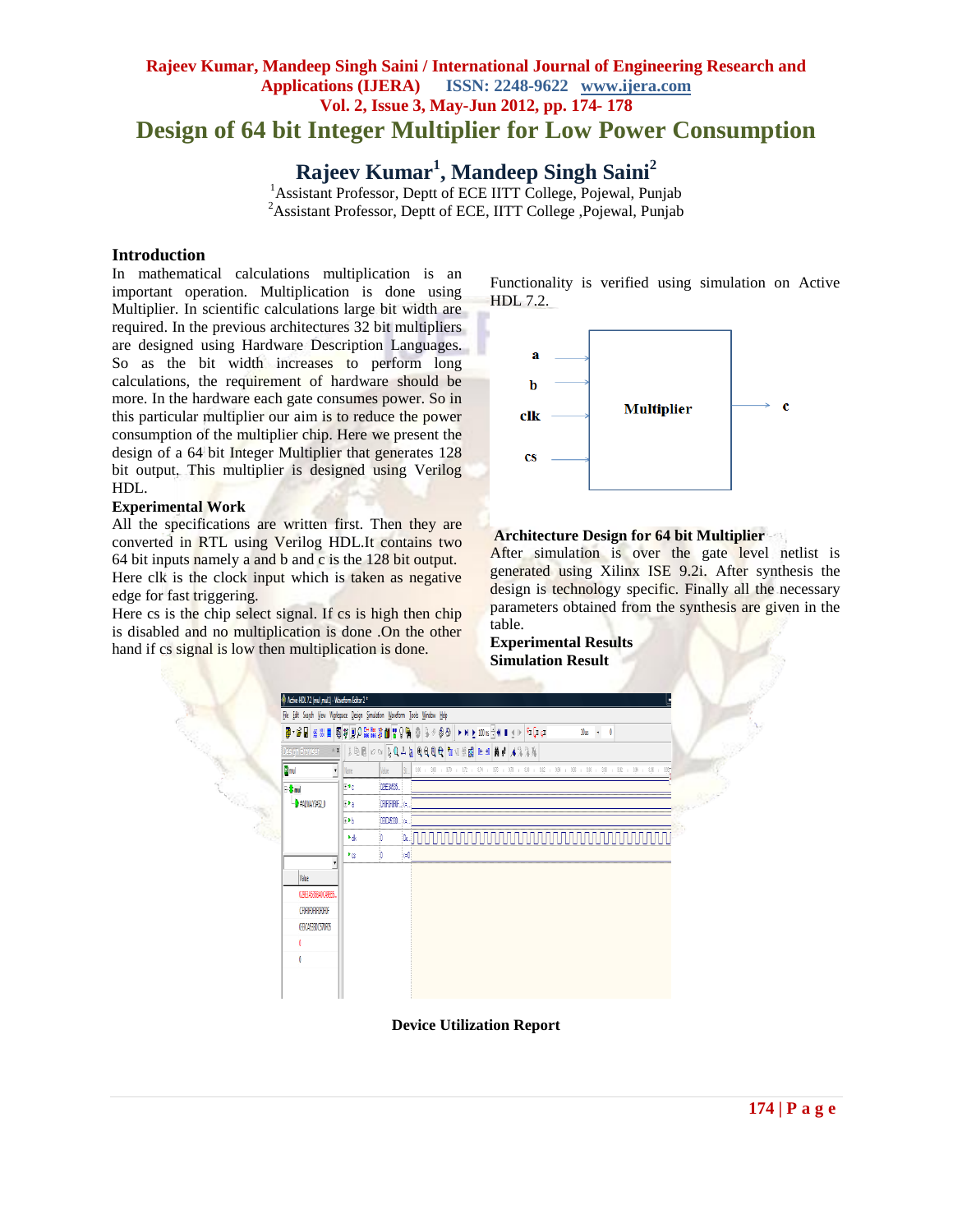Device utilization summary: \_\_\_\_\_\_\_\_\_\_\_\_\_\_\_\_\_\_\_\_\_\_\_\_\_\_ Selected Device : 2s200fg456-6 Number of Slices:<br>
Number of 4 input LUTs:<br>
4348 out of 4704 92% Number of 4 input **Delay Report**<br>
Number of bonded IOBs:<br>
192<br>
Number of GCLKs:<br> **Delay Report**<br> **Delay Report** Timing Summary: \_\_\_\_\_\_\_\_\_\_\_\_\_\_\_ Speed Grade: - 6 Minimum period: No path found Minimum input arrival time before clock: 26.244ns Maximum output required time after clock: 12.381ns Maximum combinational path delay: No path found Timing Detail: --------------All values displayed in nanoseconds (ns) Data Path: Mtrien c to c<99> Gate Net Cell:in->out fanout Delay Delay Logical Name (Net Name)  $\begin{tabular}{lllllllllll} \texttt{FD\_1:C->Q} & & & & 1 & 1.085 & 1.035 & \texttt{Mtriangle} & (\texttt{Mtriangle}) \\ \texttt{BUF: I->O} & & & 65 & 0.549 & 4.905 & \texttt{Mtriangle} & (\texttt{Mtriangle} & \texttt{C} \\ \texttt{OBIFT: T->O} & & & 4.807 & & & c\_9\_OBIFT & (c\texttt{<9.}) \\ \end{tabular}$ 12.381ns (6.441ns logic, 5.940ns route) Total (52.0% logic, 48.0% route)

CPU: 49.67 / 49.97 s | Elapsed: 49.00 / 50.00 s



**175 | P a g e**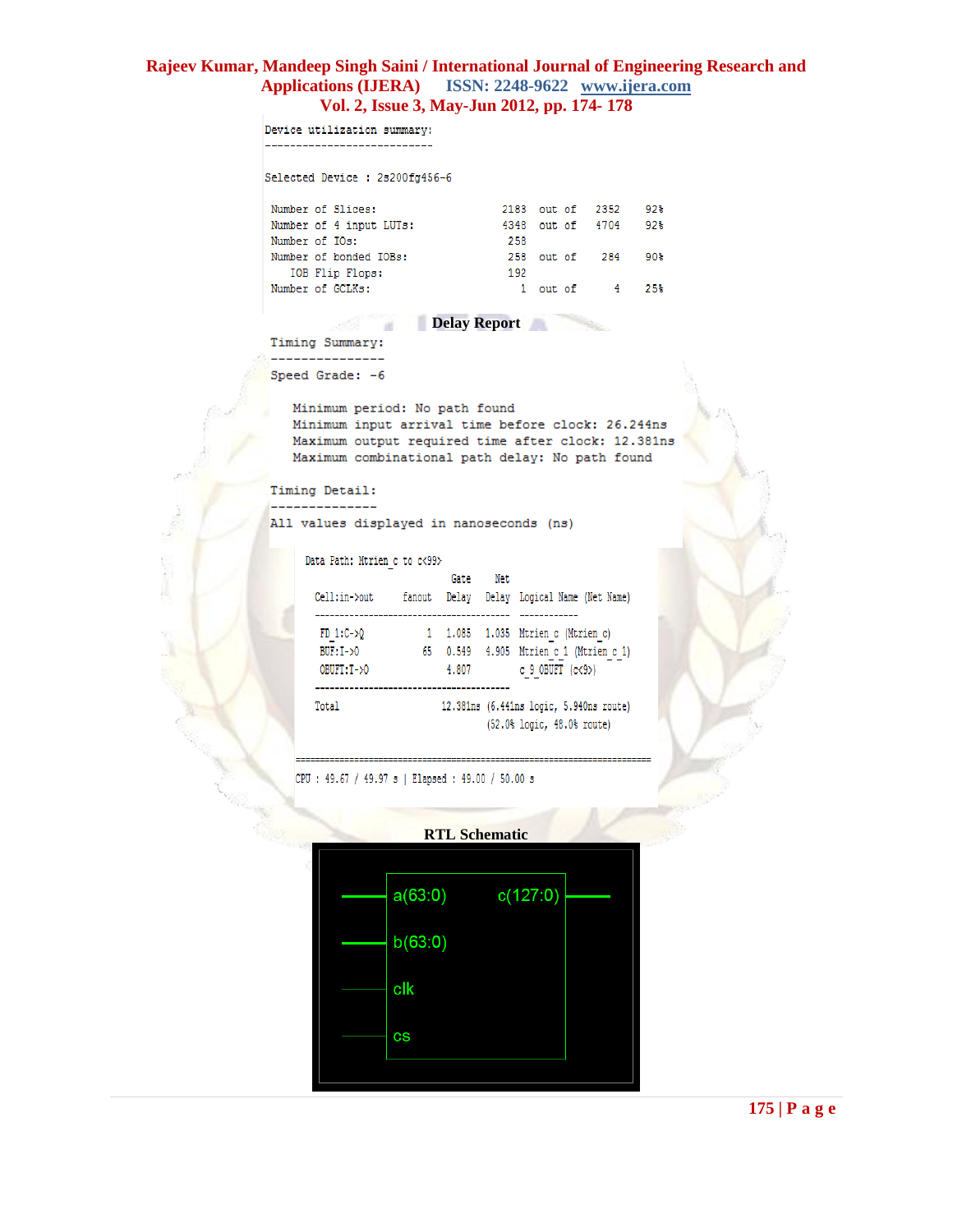**Technology Schematic**

#### **Power Report**

|                      | Copyright (c) 1995-2007 Xilinx, Inc. All rights reserved. |
|----------------------|-----------------------------------------------------------|
| Design:              | alu.ncd                                                   |
| Preferences: alu.pcf |                                                           |
| Part:                | 2s200fg456-6                                              |
|                      | Data version: PRELIMINARY, v1.0, 07-31-02                 |
|                      |                                                           |

| Power summary:   |                                    | $I(mA)$ $P(mW)$ |              |  |
|------------------|------------------------------------|-----------------|--------------|--|
|                  | Total estimated power consumption: |                 | 7            |  |
|                  | Vecint 2.50V:                      | $\circ$         | $\mathbf{0}$ |  |
|                  | Vcco33 3.30V:                      | 2               | 7            |  |
|                  | Clocks:                            | 0               | 0            |  |
|                  | Inputs:                            | $\circ$         | 0            |  |
|                  | Logic:                             | $\Omega$        | 0            |  |
|                  | Outputs:                           |                 |              |  |
|                  | Vcco33                             | $\circ$         | 0            |  |
|                  | Signals:                           | $\Omega$        | 0            |  |
|                  | Quiescent Vcco33 3.30V:            | $\overline{2}$  | 7            |  |
| Thermal summary: |                                    |                 |              |  |
|                  | Estimated junction temperature:    |                 | 25C          |  |
|                  | Ambient temp: 25C                  |                 |              |  |
|                  | Case temp: 25C                     |                 |              |  |
|                  | Theta J-A range: $27 - 22C/W$      |                 |              |  |

**Post Layout Simulation Report**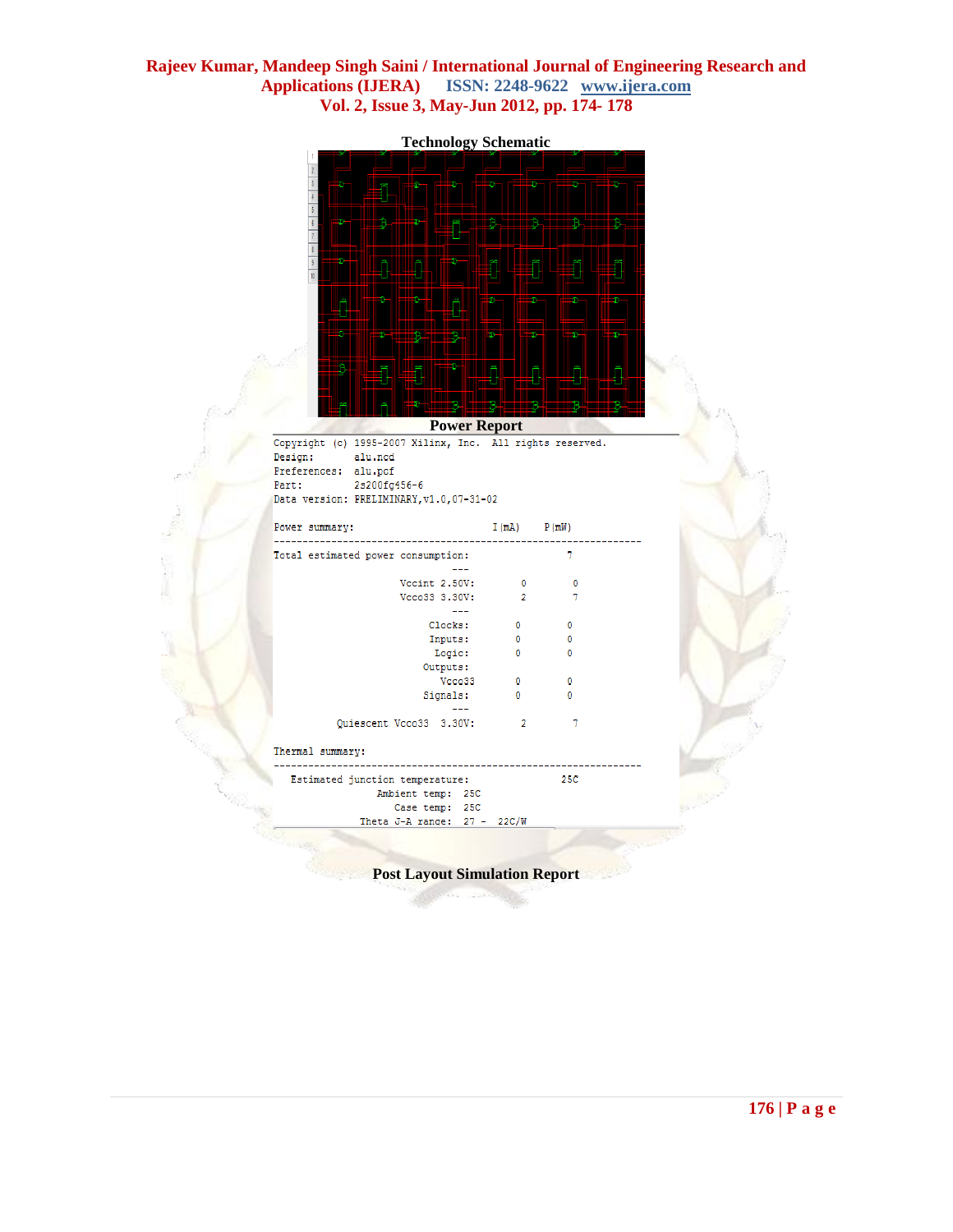Copyright 2000, Xilinx Inc., All rights reserved [Copyright]

Component Spartan-II

| [Component]            | Spartan2    |          |          |  |
|------------------------|-------------|----------|----------|--|
| [Manufacturer]         | Xilinx Inc. |          |          |  |
| [Package]              |             |          |          |  |
| For Package Type fg456 |             |          |          |  |
| variable               | typ         | min      | max      |  |
| R pkg                  | 161.00m     | 117.00m  | 205.00m  |  |
| L pkg                  | 4.1500nH    | 1.9000nH | 6.4000nH |  |
| C pkg                  | 1.1500pF    | 0.7000pF | 1.6000pF |  |
|                        |             |          |          |  |

 $\overline{\phantom{a}}$ 

**Chip Floor Plan: SPARTAN2 FPGA**



**Chip Design**

Xilinx FPGA Editor - al File Edit View Tools Wir w Help .<br>미여민의 시 티비비 미리티페 지저의에서에이어서에 - - H-H-H 이 이동지시[B]

**St** Am

 $\overline{a}$